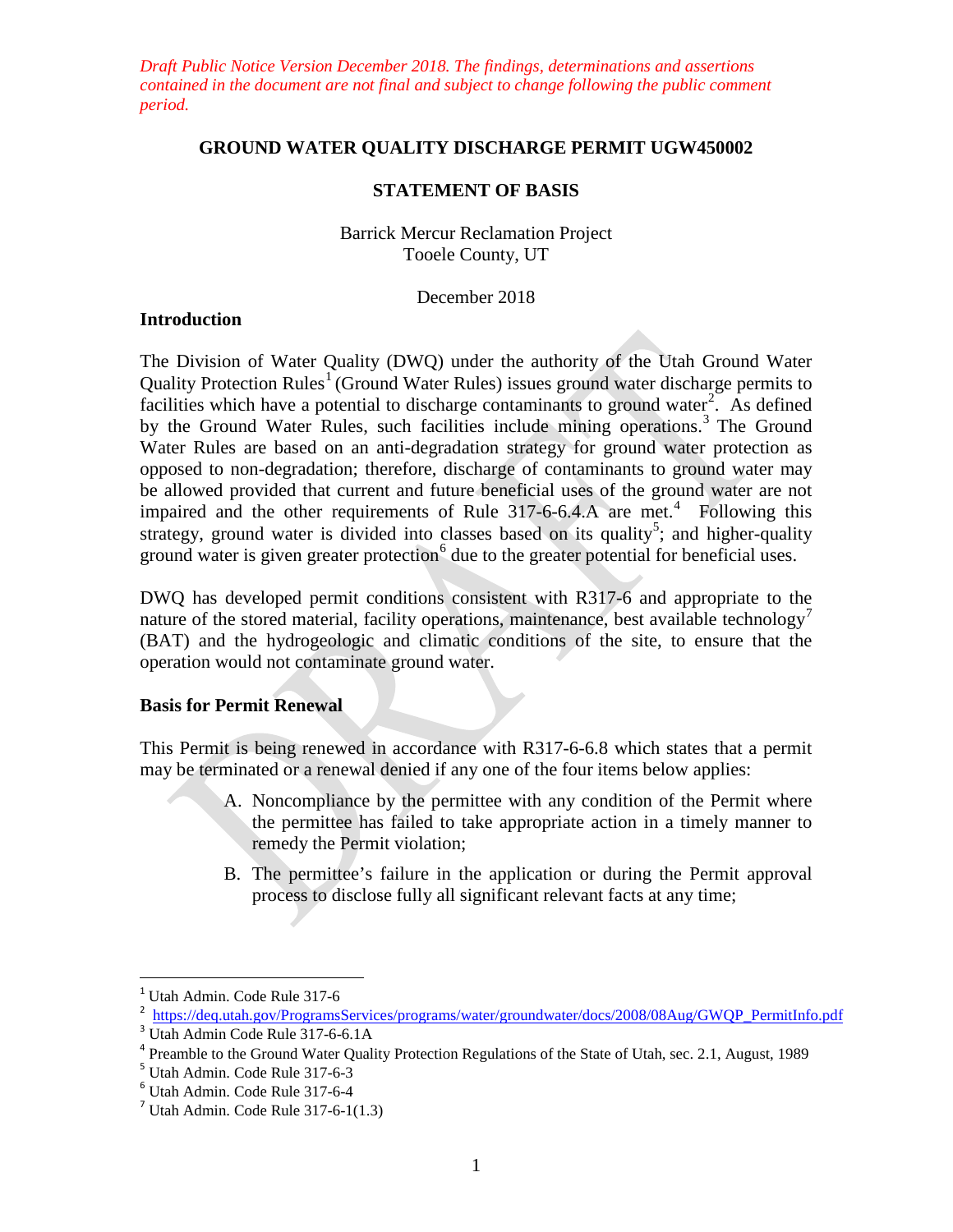- C. A determination that the permitted facility endangers human health or the environment and can only be regulated to acceptable levels by plan modification or termination; or
- D. The permittee requests termination of the Permit.

### **Background**

### PERMIT HISTORY

Barrick Mercur Mine (**Figure 1**) operated gold mining and processing facilities at Mercur from 1982 through 1998. During this period ground water quality discharge permit UGW450001 was issued for Valley Fill Leach Area 3 (VFL3) and UGW450002 was issued for the Reservation Canyon Tailings Impoundment. Also during that period, the Division issued Stipulation and Consent Order Docket No. GW90-03-A to resolve operational issues associated with Valley Fill Leach Area 2 (VFL2). The mine entered full closure status in April 1998.

Permit UGW450001 expired in December 1999. The Consent Order for VFL2 remained in effect during the model demonstration period through 2001. In light of the closure status of the mine and the inter-relationships of the facilities discussed above, consolidating the Consent Order stipulations and both groundwater permits into a single enforceable regulatory tool in 2000 was deemed appropriate. This approach incorporated the applicable terms and conditions of Permit UGW450001 into Permit UGW450002. The permit also referenced the terms and conditions of the Consent Order for VFL2. Permit UGW450001 was terminated in 2000 with the effective permit modification date of Permit UGW450002.

The Permittee maintained a record of compliance with the conditions of permit UGW450001, including the VFL2 Consent Order, through the previous permit term prior to incorporation into UGW450002 in August 2000. The Permittee has also maintained a record of compliance with the conditions of UGW450002 both prior and subsequent to the incorporation of UGW450001 and the VFL2 Consent Order into UGW450002 in August 2000. No adverse effects to ground water, the environment or public health are known to have occurred due to the operation of VFL3, VFL2, or the tailings impoundment during this period.

Barrick will continue to transfer neutralized VFL3 draindown water and tailings impoundment incidental seepage to the East Bay (a lined facility integral to the Reservation Canyon Tailings Impoundment) through the end of the closure period as needed until such time that treatment of the East Bay water has met the approved goals and objectives for discharge to an onsite location under Permit UGW450002. Barrick has completed the cessation of operations and reclamation of VFL3 associated with this permit as well as the complete closure of VFL2.

Permit UGW450001 was incorporated into UGW450002 on the basis that: 1) all ground water protection levels have been and will continue to be met; 2) the sampling, monitoring and reporting procedures are deemed adequate to determine compliance with the applicable requirements; 3) there is no expected impairment of present or future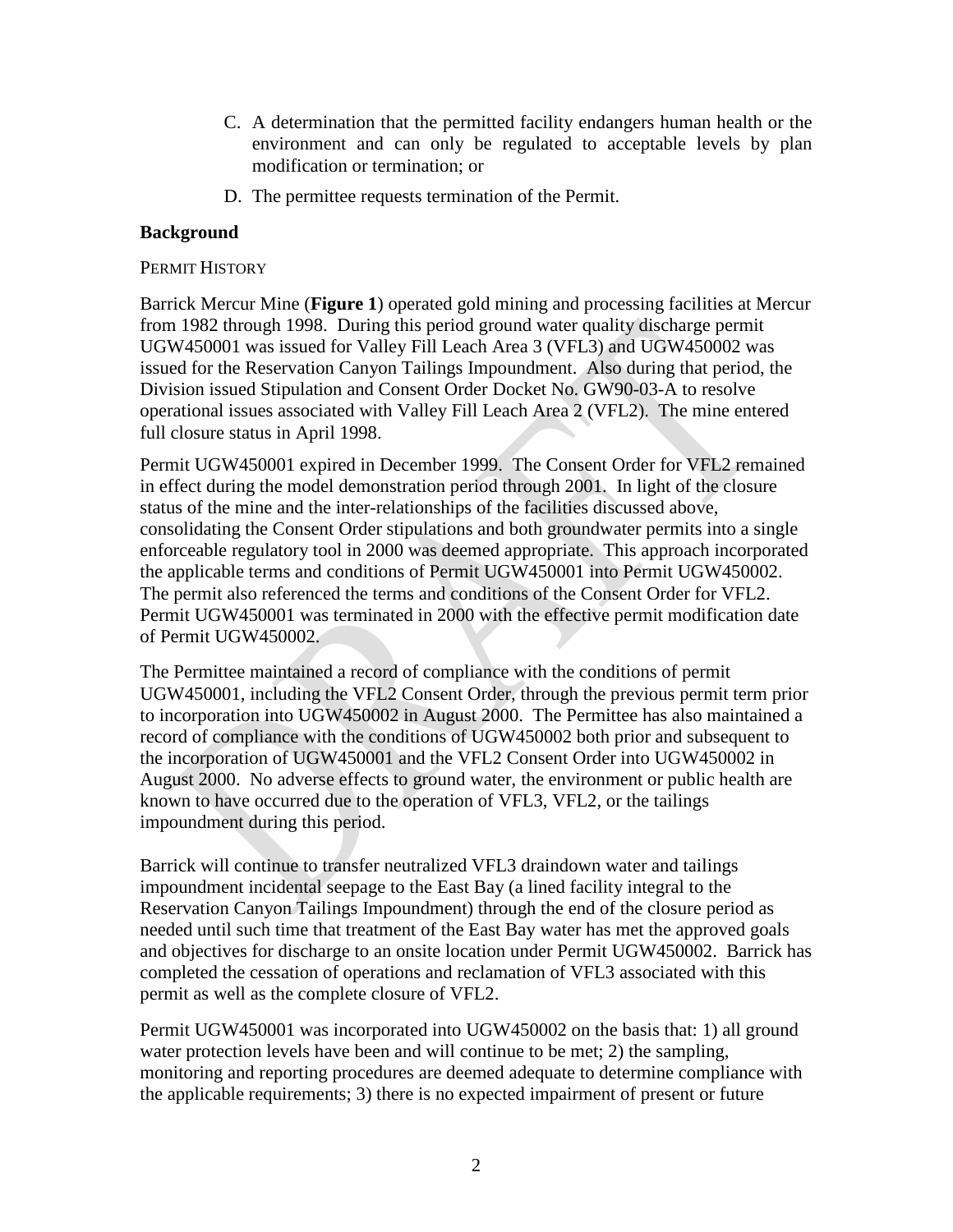beneficial uses of ground water; and 4) final closure of VFL3 will be completed under the provisions of UGW450002.

### DESCRIPTION OF FACILITIES (**Figure 2**)

Valley Fill Leach Area No. 2 - This facility is located in the NE ¼ of Section 8, Township 6 South, Range 3 West, and the SE ¼ of Section 5, Township.6 South, Range 3 West in the saddle between Manning and Mercur Canyons in the southern Oquirrh Mountain range of Tooele County. Barrick Mercur Mine operated VFL2 for the extraction of gold using cyanide solutions. This facility was closed in July 1993, was neutralized in September 1994, and covered by November 1995. The facility remains subject to the conditions of Stipulation and Consent Order GW90-03-A now contained in Permit UGW450002. Those conditions remaining are ground water monitoring and dewatering of the leach pad. The facility is limited to one cell approximately 1,200 feet long and 500 feet wide. During 1998, an infiltration manhole was installed through the cover to accommodate the infiltration of incidental area flows and seepage. Final cover placement on VFL2 was completed in September 1995. Barrick intends to grout the leakage collection pipe closed, and reclaim the leakage collection system area. Barrick completed the 5-year post-closure monitoring of the leakage collection system in April 2001 and demonstrated that post-closure monitoring results met previous modeled predictions for the system and drilled out the VF2 liner. Residual waters have been modeled to be *de minimis* with respect to probable impacts to ground water quality at the property boundary.

Valley Fill Leach Area 3 - This facility is located in the SW ½ of the SW ¼ of Section 32, Township 5 South., Range 3 West, and the NW ¼ of Section 5, Township 6 South, Range 3 West, in Mercur Canyon in the southern Oquirrh Mountain range of Tooele County. Barrick Mercur Mine operated VFL3 for the extraction of gold using cyanide solutions from January 1991 through 1997. The facility is now reclaimed and awaiting final, permanent closure. The facility is limited to one cell approximately 1,700 feet long and 750 feet wide. At the end of the facility's life, it contained approximately 5 million tons of spent heap leach ore with an average depth of 150 feet. The heap was neutralized during 1997 and covered during 1998. In 1997, a vertical solution dewatering well was put in place to pump in concert with the pumping cistern the remaining fluids from this leach area and transport via pumping and piping to the East Bay lined cell within the Reservation Canyon Tailing Impoundment. After the free draining fluids in VFL3 achieve model-predicted flow rates, the wells will be removed and final closure will be complete. Residual waters have been modeled to be *de minimis* with respect to probable impacts to ground water quality at the property boundary.

Reservation Canyon Tailing Impoundment (incl. East Bay) - The tailings impoundment is located in Reservation Canyon in the southern Oquirrh Mountain range on the Tooele/Utah County line in Section 5 of Township 6 South, Range 3 West Salt Lake Base and Meridian. Barrick Mercur Mine operated the tailings impoundment for the disposal of waste material from the beneficiation and processing of gold from its gold milling operation. The tailings facility consists of a saddle dam, main dam, upstream levee, internal East Bay lined cell, approximately 27 million tons of deposited mill tailings, and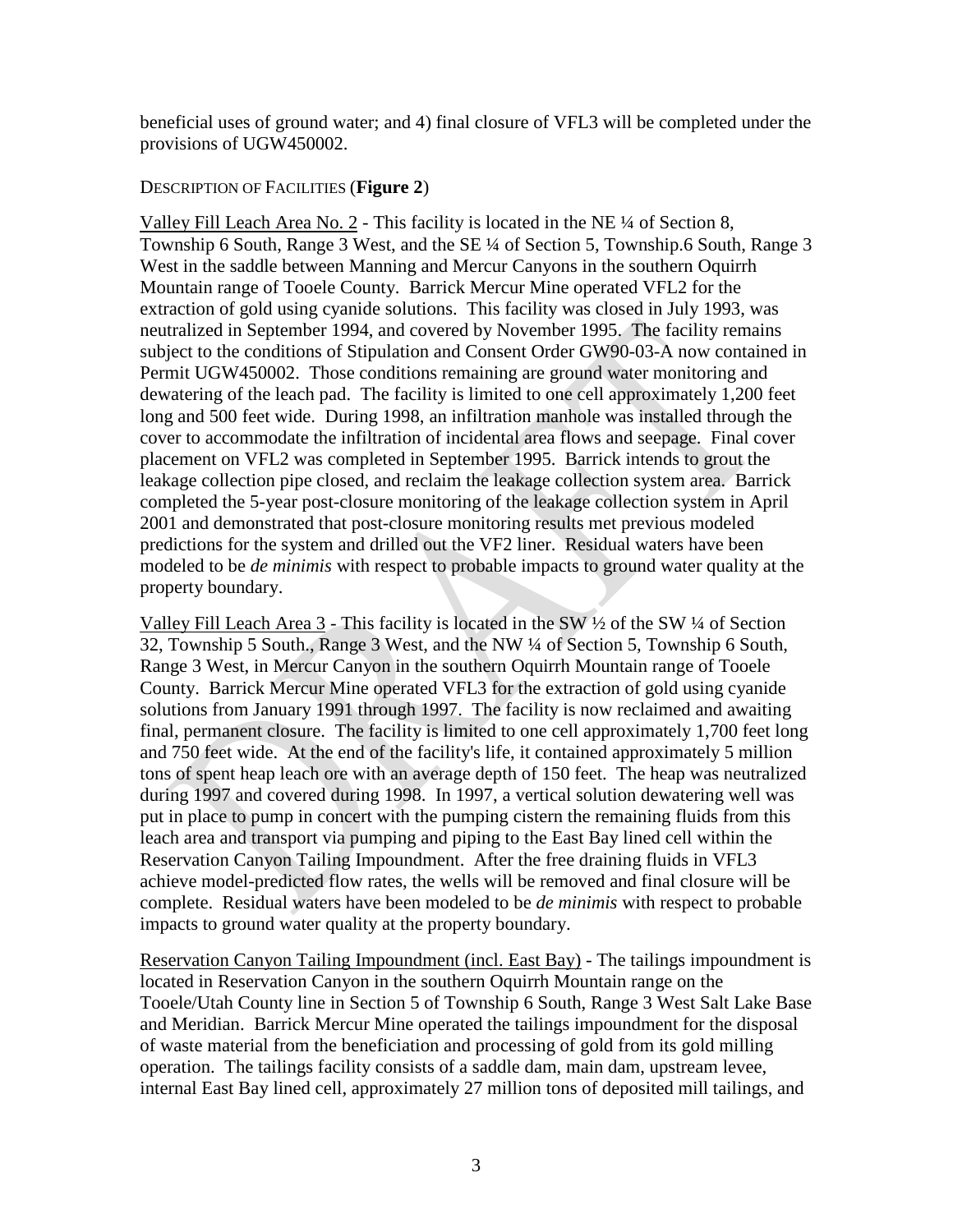all drains and external containment ponds associated with the main dam and saddle dam. The tailings treatment system is no longer in use as the milling operations have been dismantled and removed.

No new facilities are proposed.

# **Ground Water Quality**

Ground Water Classification. Based on the total dissolved solids data from eleven monitoring wells at the site the ground water is defined as both Class IA Pristine Ground Water and Class II Drinking Water Quality Ground Water. The average total dissolved solids values from the wells range from 345 mg/l to 2,124 mg/l.

Background Concentrations - When greater than 50% of the background samples for a particular constituent were detectable, background was determined by estimating the mean and standard deviation of all background samples.

Protection Levels - Class IA ground water is protected as pristine ground water and Class II ground water is protected for use as drinking water or other similar beneficial use by the Ground Water Quality Protection Rules, UAC R317-6. Protection Levels are determined based on the criteria of UAC R317-6.4 taking into account naturally occurring degradation in accordance with UAC R317-6-6.10.

No substantial modification to the Compliance Schedule is proposed in this permit renewal.

Groundwater Monitoring - The Permittee has installed eleven monitoring wells at the site. Dry wells are not used as compliance monitoring points under this permit. Wells MW-1, MW-2, MW-9, MW-10, MW-11, MW-13, MW-15, MW-16, MW-17, MW-18, and MW-19 will be used as compliance monitoring wells. These wells will be monitored for metals, inorganic ions, pH, cyanide, nitrate, nitrite, ammonia and total dissolved solids. Routine monitoring and reporting will be on a semiannual basis.

## **Closure and Reclamation**

Permanent closure and final reclamation of the VFL3 and the Reservation Canyon tailings impoundment was initiated in 1998 as part of a mine-wide closure. Under previous versions of these permits, permanent closure and final reclamation requirements that are protective of ground water were incorporated. These include the following activities that have been implemented.

## Tailings Impoundment

- 1. Placement of perforated drainage pipes with a drain gravel cover in the concrete drainage aprons, encapsulating the gravel drains with filter fabric, and covering of drains with subsoil and top soil.
- 2. Covering and re-vegetative seeding of the downstream embankments of the Main Buttress and Levee Buttress with a minimum one-foot thick layer of subsoil and a minimum one-foot thick layer of topsoil.